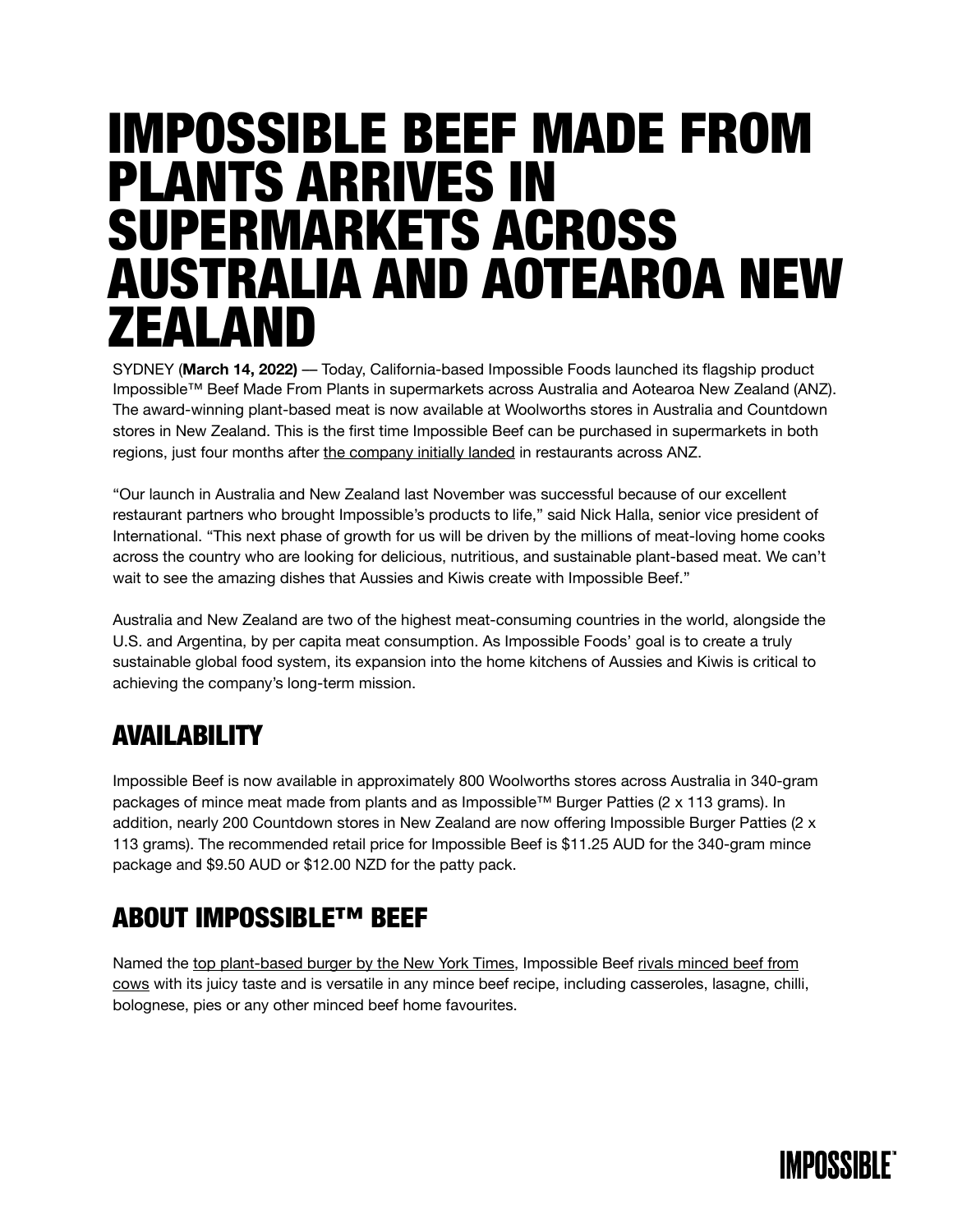What makes Impossible Beef taste and cook uniquely like meat from animals is a novel ingredient, heme. Heme is the key ingredient that makes Impossible Beef taste like meat, and is identical to the heme found naturally in meat from animals. When the heme in Impossible Beef is combined with other elements found in meat — vitamins, amino acids, and sugars — and heated up, it generates flavour and texture that our taste buds and brain recognise as meat. As you cook it, Impossible Beef transforms from raw minced meat into a juicy and delicious meat that offers the same taste and versatility as beef from cows.

Impossible Beef is made from quality plant-based ingredients, packed with 18.8 grams of protein per serving and is a good source of iron and fibre. It is Kosher, Halal and gluten-free certified, and contains no animal hormones or antibiotics. Compared to the typical 82% meat 18% fat mince beef from cows, Impossible Beef has 35% less total fat and 40% less saturated fat. In addition, Impossible Beef has a 4 out of 5 Health Star Rating (HSR), while 82/18 mince beef from cows has a HSR of 3 out of 5.

Like all Impossible™ products, Impossible Beef is far better for the planet than beef from cows, and uses 96% less land, 87% less water and 89% fewer greenhouse gas emissions compared to beef from cows produced in the U.S. An ISO-conforming comparative Life Cycle Assessment commissioned by Impossible Foods to compare Impossible Beef to cows produced in the ANZ region is expected to demonstrate similar environmental benefits.

To find a supermarket near you now offering Impossible Beef, please visit [https://](https://impossiblefoods.com.au) [impossiblefoods.com.au](https://impossiblefoods.com.au) or <https://impossiblefoods.com/nz-en>. Impossible Beef will be available at additional retailers later this year.

 $^{+++}$ 

#### **Notes to the editor:**

Australian Media Kit (including images and videos for use) [here](https://impossiblefoods.com.au/media). New Zealand Media Kit (including images and videos for use) [here.](https://impossiblefoods.com/nz-en/media)

### ABOUT IMPOSSIBLE FOODS

Based in California's Silicon Valley, Impossible Foods makes delicious, nutritious meat and dairy products from plants — with a much smaller environmental footprint than meat from animals. The privately held company was founded in 2011 by Patrick O. Brown, M.D., Ph.D., professor emeritus of biochemistry at Stanford University and a former Howard Hughes Medical Institute investigator. Investors include Khosla Ventures, Bill Gates, Google Ventures, Horizons Ventures, UBS, Viking Global Investors, Temasek, Sailing Capital and Open Philanthropy Project. Individual investors include Peter Jackson, Jay-Z, Mindy Kaling, Trevor Noah, Alexis Ohanian, Kal Penn, Katy Perry and Questlove.

Impossible Foods was Inc. Magazine's company of the year and one of Time Magazine's 50 Genius companies. The flagship product, Impossible Burger, was named top plant-based burger by the New York Times and received the Food and Beverage (FABI) Award from the National Restaurant Association.

**Media Contact:**  Esther Cohn [pr@impossiblefoods.com](mailto:pr@impossiblefoods.com)